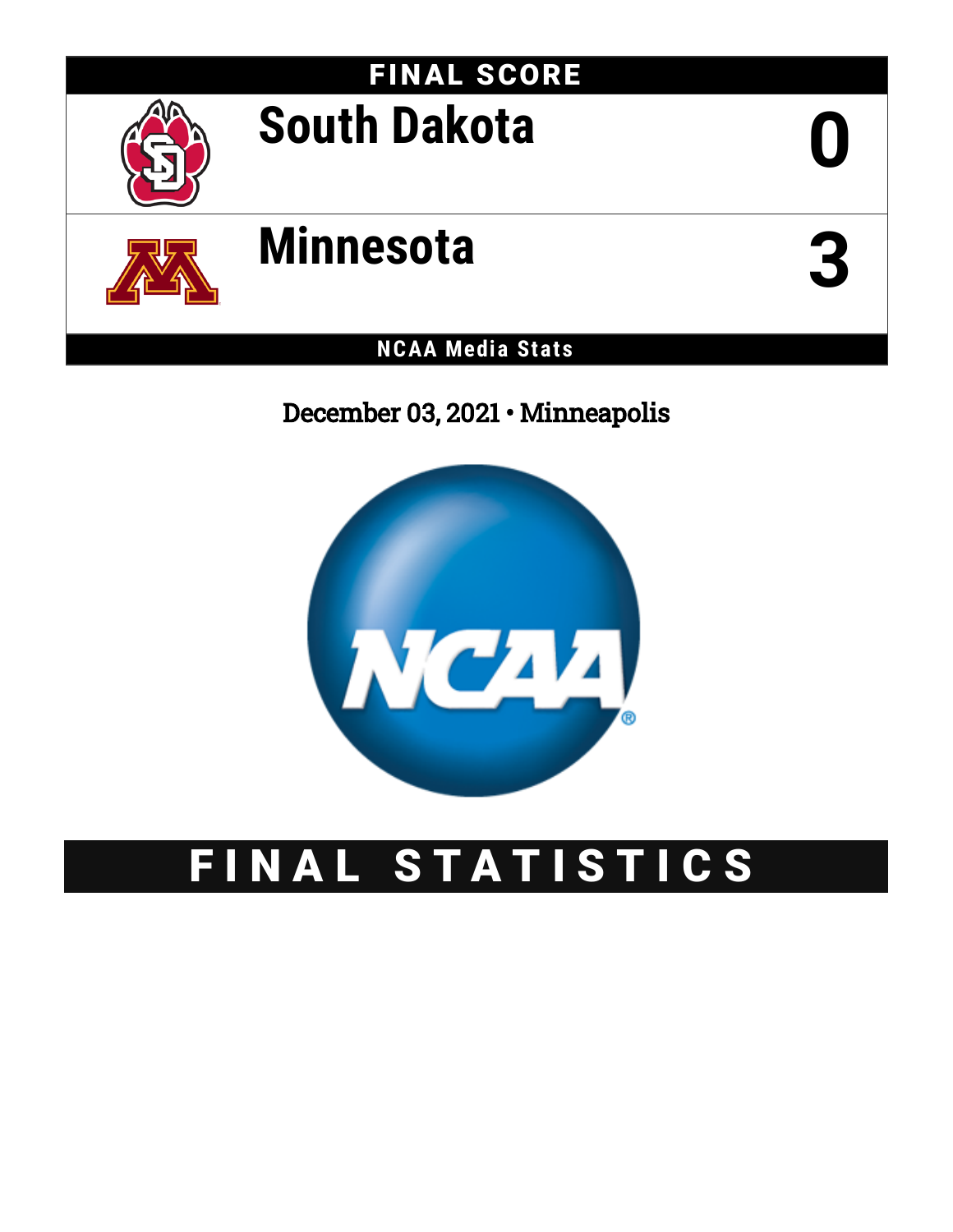# **Official Volleyball Box Score (Final) South Dakota vs Minnesota December 03, 2021 at Minneapolis**



## **South Dakota -- 0**

|                | ovuul Danvla -- v   |   |                |                |               |          |                |          |                |              |                |              |                |              |            |      |
|----------------|---------------------|---|----------------|----------------|---------------|----------|----------------|----------|----------------|--------------|----------------|--------------|----------------|--------------|------------|------|
|                |                     |   |                |                | <b>Attack</b> |          |                | Serve    |                |              |                |              | <b>Block</b>   |              |            |      |
| ##             | <b>South Dakota</b> | s | Κ              | Е              | TA            | Pct      | Ast            | SA       | <b>SE</b>      | RE           | <b>Dig</b>     | BS           | <b>BA</b>      | BE           | <b>BHE</b> | Pts  |
| 6              | Juhnke, Elizabeth   | 3 | 12             | 12             | 37            | .000     |                |          |                | 6            | 10             |              |                |              | 0          | 12.5 |
| 18             | Wiedenfeld, Maddie  | 3 | 9              | $\overline{2}$ | 17            | .412     | 0              |          | 0              |              | $\overline{2}$ | 0            | $\mathbf{0}$   | 0            | 0          | 10   |
| 3              | Slaughter, Sami     | 3 | 4              | 6              | 21            | $-0.095$ |                |          | 0              |              | 2              |              | $\Omega$       | 0            | 0          | 5    |
| $\overline{4}$ | Jurgens, Madison    | 3 | 4              |                | 6             | .500     | 20             | 0        |                | $\mathbf 0$  | 8              | 0            | $\overline{A}$ | 0            |            | 4.5  |
|                | Harms, Madison      | 3 |                |                | 11            | .273     | 0              |          | 0              |              |                |              | 2              |              | 0          | 5    |
|                | Adams, Aimee        |   | $\overline{2}$ | 4              | 10            | $-0.200$ |                | 0        | 0              |              | $\overline{2}$ | 0            | $\mathbf{0}$   | $\Omega$     | 0          | 2    |
| $\overline{2}$ | Gerdes, Claire      |   | 0              | $\mathbf{0}$   | $\Omega$      | .000     | 0              |          | 0              |              | 0              | $\mathbf{0}$ | 4              | 0            | 0          | 0.5  |
| 8              | Diederich, Evelyn   |   | 0              | $\Omega$       | $\Omega$      | .000     | $\Omega$       | 0        | 0              | $\mathbf{0}$ | 0              | 0            | $\mathbf{0}$   | $\mathbf{0}$ | 0          | 0    |
| 9              | Bollweg, Brooklyn   |   |                | 0              | $\Omega$      | .000     | 0              |          |                |              |                | 0            | 0              |              | 0          | 0    |
| 12             | Schram, Brooklyn    | 3 | 0              | $\mathbf 0$    | 0             | .000     | $\overline{0}$ | 0        | 0              | 0            | 0              | 0            | $\mathbf{0}$   | 0            | 0          | 0    |
| 13             | Paumen, Brynn       | 3 | 0              | 0              | 0             | .000     | 0              |          | 0              | U            | 0              | 0            | 4              | 0            | 0          | 0.5  |
| 14             | Weideman, Lolo      | 3 | 0              | $\Omega$       | $\Omega$      | .000     | 4              | $\Omega$ |                |              | 6              | 0            | $\Omega$       | 0            | 0          | 0    |
| 16             | Petterson, Laura    |   | 0              | 0              | $\Omega$      | .000     | $\mathbf{0}$   |          |                |              | 0              | 0            | 0              |              | 0          | 0    |
|                | <b>Totals</b>       | 3 | 35             | 26             | 102           | 880.     | 28             |          | $\overline{2}$ | 10           | 38             |              | 6              | 0            |            | 40   |

### **TOTAL TEAM BLOCKS: 4 SIDEOUT PCT: 47.2% POINT SCORING PCT: 40%**

| <b>Team Attack By Set</b> |    |    |    | <b>GAME SCORES</b> |                  |    |              |    |
|---------------------------|----|----|----|--------------------|------------------|----|--------------|----|
| Set                       |    |    | TA | Pct                | South Dakota (0) | 19 | $\sim$<br>22 |    |
|                           | 13 |    | 39 | .103               | Minnesota (3)    | 25 | 25           | 25 |
| $\sim$<br>∼               |    | 10 | 32 | .031               |                  |    |              |    |
| ົ<br>u                    | 44 |    | 31 | 129                |                  |    |              |    |

### **Minnesota -- 3**

|    | ט -- inititity o    |                |    |    |               |      |     |                |           |           |     |    |              |    |                |            |
|----|---------------------|----------------|----|----|---------------|------|-----|----------------|-----------|-----------|-----|----|--------------|----|----------------|------------|
|    |                     |                |    |    | <b>Attack</b> |      |     | <b>Serve</b>   |           |           |     |    | <b>Block</b> |    |                |            |
| ## | Minnesota           | s              | n  | Е  | TA            | Pct  | Ast | SA             | <b>SE</b> | <b>RE</b> | Dig | BS | <b>BA</b>    | BE | <b>BHE</b>     | <b>Pts</b> |
| 10 | Samedy, Stephanie   | 3              | 13 | 5  | 31            | .258 |     | ົ              |           |           | 8   |    | 6            | 0  | 0              | 18         |
| 2  | Wenaas, Jenna       | 3 <sup>1</sup> | 10 | 4  | 24            | .250 | 0   | $\overline{2}$ |           | 0         | 6   |    | 2            |    | 0              | 13         |
| 8  | Miyabe, Airi        |                | 8  | 3  | 21            | 238  | 3   | 0              |           |           | 4   |    |              |    | 0              | 8          |
| 5  | Shaffmaster, Melani | 3 <sup>1</sup> |    |    | 5             | .200 | 28  | 3              |           | 0         | 6   |    | 2            |    | 0              | 6          |
| 23 | Myers, Katie        | 3              |    |    | 5             | 200  | 0   | 3              | ົ         | 0         | 3   |    | ົ            |    | 0              | 6          |
| 16 | Husemann, Ellie     | 3              |    |    | 4             | .250 | 0   | 0              |           | 0         | 0   |    | 8            | 0  | 0 <sub>1</sub> | 5          |
| 6  | Kilkelly, Rachel    | 3              |    |    |               | .000 |     | 0              |           |           | 8   |    | $\Omega$     | 0  | 0              | 0          |
| 83 | Glenn, Natalie      |                |    | 0  |               | .000 | 0   | 0              | 0         | 0         |     |    | 0            | 0  | 0              | 0          |
|    | Totals              | 3              | 36 | 14 | 90            | .244 | 34  | 10             |           |           | 36  |    | 20           | 4  | $\overline{0}$ | 56         |

### **TOTAL TEAM BLOCKS: 10 SIDEOUT PCT: 60% POINT SCORING PCT: 52.8%**

# **Team Attack By Set** Set K E TA Pct

| 1              | 12 | 32 | .250 |
|----------------|----|----|------|
| $\overline{2}$ | 13 | 30 | .200 |
| 3              | 11 | 28 | .286 |

Site: Maturi Pavilion (Minneapolis) Date:12/3/2021 - Attendance: 4280 - Time: 1:30 Referees: Tim Harlow; Robyn Courchane; Ted Mosre; Kelsi Jurik;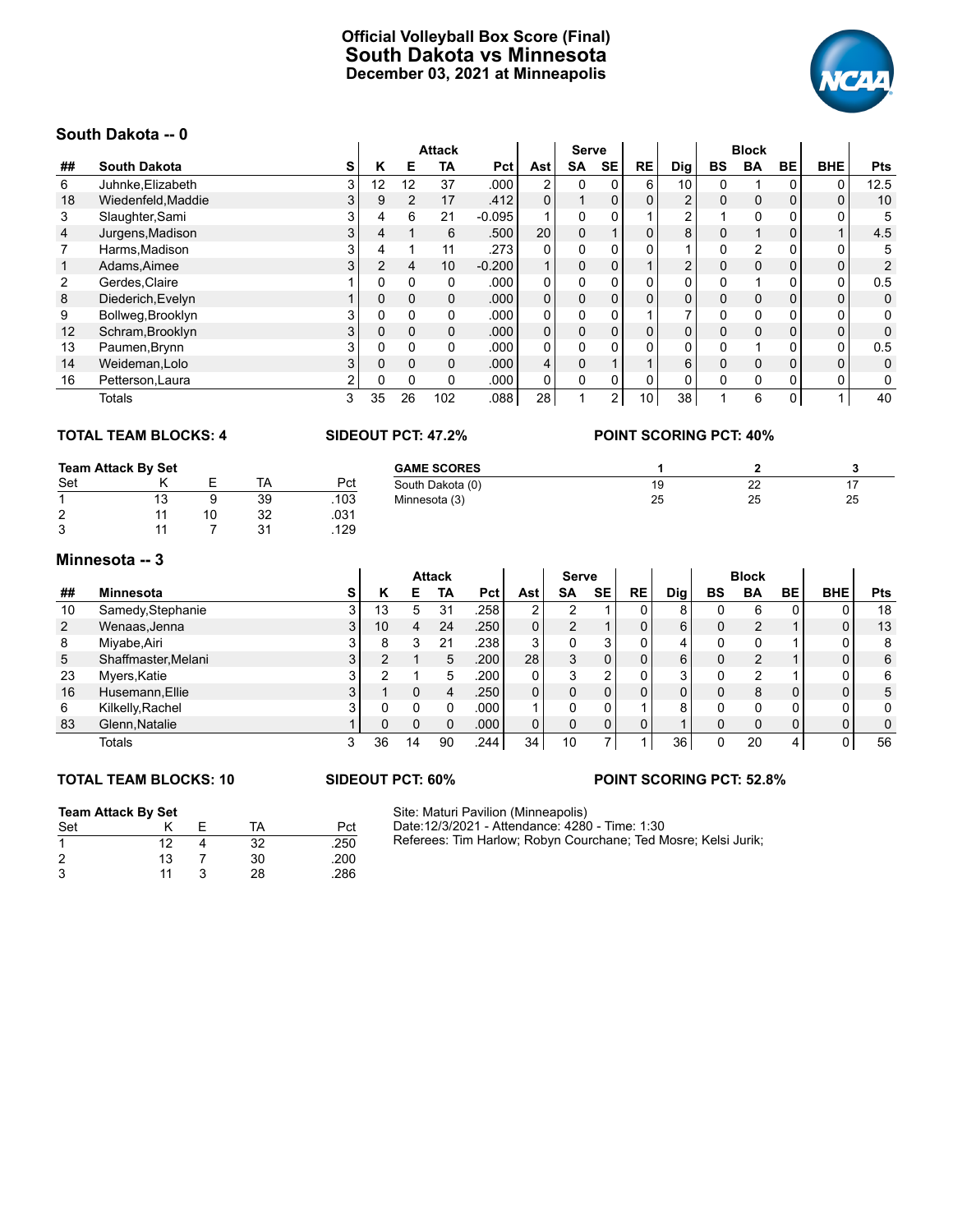# **South Dakota vs. Minnesota Play-by-Play Summary (1st set)**



# **South Dakota vs Minnesota (12/3/2021 at Minneapolis)**

| Score     | Plays: Set 1                                                                                                                                     | Serve | Point |
|-----------|--------------------------------------------------------------------------------------------------------------------------------------------------|-------|-------|
|           | Minnesota starters: Wenaas, Jenna; Shaffmaster, Melani; Kilkelly, Rachel; Miyabe, Airi; Samedy, Stephanie;<br>Husemann, Ellie; Myers, Katie      |       |       |
|           | South Dakota starters: Adams, Aimee; Slaughter, Sami; Jurgens, Madison; Juhnke, Elizabeth;<br>Harms, Madison; Weideman, Lolo; Wiedenfeld, Maddie |       |       |
|           | USD sub in: Weideman, Lolo.                                                                                                                      |       |       |
|           | MIN sub in: Kilkelly, Rachel.                                                                                                                    |       |       |
| $1 - 0$   | [Serve: Jurgens, Madison] Kill by Slaughter, Sami (assist from Weideman, Lolo).                                                                  | S:USD | P:USD |
| $1 - 1$   | [Serve: Jurgens, Madison] Kill by Miyabe, Airi (assist from Shaffmaster, Melani).                                                                | S:USD | P:MIN |
|           | MIN sub in: Husemann, Ellie.                                                                                                                     |       |       |
| $1 - 2$   | [Serve: Myers, Katie] Block Assist by Husemann, Ellie; Shaffmaster, Melani (Attack error by<br>Slaughter, Sami).                                 | S:MIN | P:MIN |
| $1 - 3$   | [Serve: Myers, Katie] Service ace by Myers, Katie (Reception Error: Juhnke, Elizabeth).                                                          | S:MIN | P:MIN |
| $1 - 4$   | [Serve: Myers, Katie] Service ace by Myers, Katie (Reception Error: Juhnke, Elizabeth).                                                          | S:MIN | P:MIN |
| $1-5$     | [Serve: Myers, Katie] Kill by Samedy, Stephanie (assist from Shaffmaster, Melani).                                                               | S:MIN | P:MIN |
| $1 - 6$   | [Serve: Myers, Katie] Service ace by Myers, Katie (Reception Error: Juhnke, Elizabeth).                                                          | S:MIN | P:MIN |
|           | Timeout by South Dakota.                                                                                                                         | S:MIN |       |
| $1 - 7$   | [Serve: Myers, Katie] Attack error by Slaughter, Sami.                                                                                           | S:MIN | P:MIN |
| $1 - 8$   | [Serve: Myers, Katie] Attack error by Harms, Madison.                                                                                            | S:MIN | P:MIN |
| $2 - 8$   | [Serve: Myers, Katie] Kill by Slaughter, Sami (assist from Jurgens, Madison).                                                                    | S:MIN | P:USD |
|           | MIN sub in: Kilkelly, Rachel.                                                                                                                    |       |       |
|           | USD sub in: Bollweg, Brooklyn.                                                                                                                   |       |       |
| $2 - 9$   | [Serve: Bollweg, Brooklyn] Attack error by Juhnke, Elizabeth.                                                                                    | S:USD | P:MIN |
| $3-9$     | [Serve: Shaffmaster, Melani] Kill by Adams, Aimee (assist from Jurgens, Madison).                                                                | S:MIN | P:USD |
|           | USD sub in: Wiedenfeld, Maddie.                                                                                                                  |       |       |
|           | USD sub in: Weideman, Lolo.                                                                                                                      |       |       |
| $4 - 9$   | [Serve: Weideman, Lolo] Attack error by Wenaas, Jenna.                                                                                           | S:USD | P:USD |
| $5-9$     | [Serve: Weideman, Lolo] Kill by Juhnke, Elizabeth (assist from Jurgens, Madison).                                                                | S:USD | P:USD |
| $6-9$     | [Serve: Weideman, Lolo] Kill by Juhnke, Elizabeth (assist from Weideman, Lolo).                                                                  | S:USD | P:USD |
| $7-9$     | [Serve: Weideman, Lolo] Kill by Juhnke, Elizabeth.                                                                                               | S:USD | P:USD |
| $8-9$     | [Serve: Weideman, Lolo] Attack error by Samedy, Stephanie.                                                                                       | S:USD | P:USD |
| $8 - 10$  | [Serve: Weideman, Lolo] Service error.                                                                                                           | S:USD | P:MIN |
| $8 - 11$  | [Serve: Miyabe, Airi] Block Assist by Wenaas, Jenna; Husemann, Ellie (Attack error by Adams, Aimee).                                             | S:MIN | P:MIN |
| $9 - 11$  | [Serve: Miyabe, Airi] Kill by Juhnke, Elizabeth (assist from Jurgens, Madison).                                                                  | S:MIN | P:USD |
|           | USD sub in: Schram, Brooklyn.                                                                                                                    |       |       |
| $9 - 12$  | [Serve: Schram, Brooklyn] Kill by Samedy, Stephanie (assist from Shaffmaster, Melani).                                                           | S:USD | P:MIN |
|           | MIN sub in: Myers, Katie.                                                                                                                        |       |       |
|           | MIN sub in: Kilkelly, Rachel.                                                                                                                    |       |       |
|           | USD sub in: Adams, Aimee.                                                                                                                        |       |       |
| $10 - 12$ | [Serve: Kilkelly, Rachel ] Kill by Juhnke, Elizabeth (assist from Jurgens, Madison).                                                             | S:MIN | P:USD |
|           | USD sub in: Slaughter, Sami.                                                                                                                     |       |       |
| $10 - 13$ | [Serve: Juhnke, Elizabeth] Kill by Myers, Katie (assist from Shaffmaster, Melani).                                                               | S:USD | P:MIN |
| $11 - 13$ | [Serve: Samedy, Stephanie] Service error.                                                                                                        | S:MIN | P:USD |
|           | USD sub in: Harms, Madison.                                                                                                                      |       |       |
| $12 - 13$ | [Serve: Wiedenfeld, Maddie] Attack error by Wenaas, Jenna.                                                                                       | S:USD | P:USD |
| $12 - 14$ | [Serve: Wiedenfeld, Maddie] Kill by Wenaas, Jenna (assist from Shaffmaster, Melani).                                                             | S:USD | P:MIN |
|           | USD sub in: Weideman, Lolo.                                                                                                                      |       |       |
| $13 - 14$ | [Serve: Wenaas, Jenna] Kill by Harms, Madison (assist from Jurgens, Madison).                                                                    | S:MIN | P:USD |
| $13 - 15$ | [Serve: Jurgens, Madison] Kill by Miyabe, Airi (assist from Kilkelly, Rachel).                                                                   | S:USD | P:MIN |
|           | MIN sub in: Husemann, Ellie.                                                                                                                     |       |       |
| $14 - 15$ | [Serve: Myers, Katie] Kill by Harms, Madison (assist from Jurgens, Madison).                                                                     | S:MIN | P:USD |
|           | USD sub in: Bollweg, Brooklyn.                                                                                                                   |       |       |
|           | MIN sub in: Kilkelly, Rachel.                                                                                                                    |       |       |
| $14 - 16$ | [Serve: Bollweg, Brooklyn] Attack error by Juhnke, Elizabeth.                                                                                    | S:USD | P:MIN |
| $14 - 17$ | [Serve: Shaffmaster, Melani] Kill by Samedy, Stephanie (assist from Shaffmaster, Melani).                                                        | S:MIN | P:MIN |
| $15 - 17$ | [Serve: Shaffmaster, Melani] Kill by Harms, Madison (assist from Jurgens, Madison).                                                              | S:MIN | P:USD |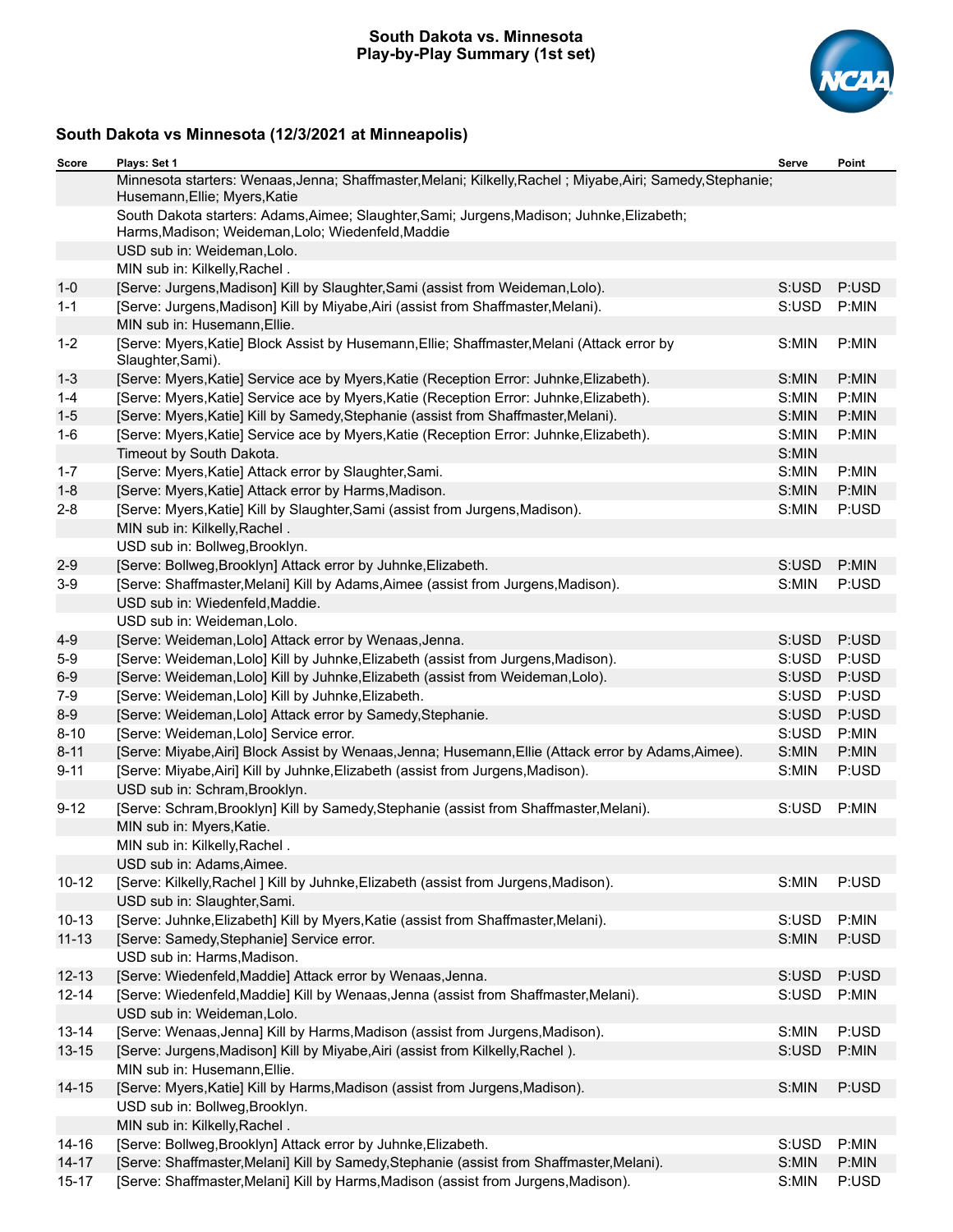| Score     | Plays: Set 1                                                                                                     | <b>Serve</b> | Point |
|-----------|------------------------------------------------------------------------------------------------------------------|--------------|-------|
|           | USD sub in: Wiedenfeld.Maddie.                                                                                   |              |       |
|           | USD sub in: Weideman, Lolo.                                                                                      |              |       |
| $16 - 17$ | [Serve: Weideman, Lolo] Attack error by Shaffmaster, Melani.                                                     | S:USD        | P:USD |
| $16 - 18$ | [Serve: Weideman, Lolo] (Attack error by Adams, Aimee).                                                          | S:USD        | P:MIN |
| $16 - 19$ | [Serve: Miyabe, Airi] Attack error by Juhnke, Elizabeth.                                                         | S:MIN        | P:MIN |
|           | Timeout by South Dakota.                                                                                         | S:MIN        |       |
| $16 - 20$ | [Serve: Miyabe, Airi] Kill by Wenaas, Jenna (assist from Miyabe, Airi).                                          | S:MIN        | P:MIN |
| $16 - 21$ | [Serve: Miyabe, Airi] Kill by Wenaas, Jenna (assist from Shaffmaster, Melani).                                   | S:MIN        | P:MIN |
| $16 - 22$ | [Serve: Miyabe, Airi] Block Assist by Samedy, Stephanie; Husemann, Ellie (Attack error by<br>Juhnke, Elizabeth). | S:MIN        | P:MIN |
| 17-22     | [Serve: Miyabe, Airi] Service error.                                                                             | S:MIN        | P:USD |
|           | USD sub in: Schram, Brooklyn.                                                                                    |              |       |
|           | USD sub in: Paumen, Brynn.                                                                                       |              |       |
| $17 - 23$ | [Serve: Schram, Brooklyn] Kill by Wenaas, Jenna (assist from Samedy, Stephanie).                                 | S:USD        | P:MIN |
|           | USD sub in: Jurgens, Madison.                                                                                    |              |       |
|           | USD sub in: Adams, Aimee.                                                                                        |              |       |
|           | MIN sub in: Myers, Katie.                                                                                        |              |       |
|           | MIN sub in: Kilkelly, Rachel.                                                                                    |              |       |
| 18-23     | [Serve: Kilkelly, Rachel ] Kill by Wiedenfeld, Maddie (assist from Jurgens, Madison).                            | S:MIN        | P:USD |
|           | USD sub in: Slaughter, Sami.                                                                                     |              |       |
| 18-24     | [Serve: Juhnke, Elizabeth] Kill by Wenaas, Jenna (assist from Shaffmaster, Melani). -- SET POINT.                | S:USD        | P:MIN |
| $19 - 24$ | [Serve: Samedy, Stephanie] Kill by Jurgens, Madison (assist from Slaughter, Sami). -- SET POINT.                 | S:MIN        | P:USD |
|           | USD sub in: Harms, Madison.                                                                                      |              |       |
|           | USD sub in: Petterson, Laura.                                                                                    |              |       |
| 19-25     | [Serve: Petterson,Laura] Kill by Wenaas,Jenna (assist from Shaffmaster,Melani). -- SET MINNESOTA.                | S:USD        | P:MIN |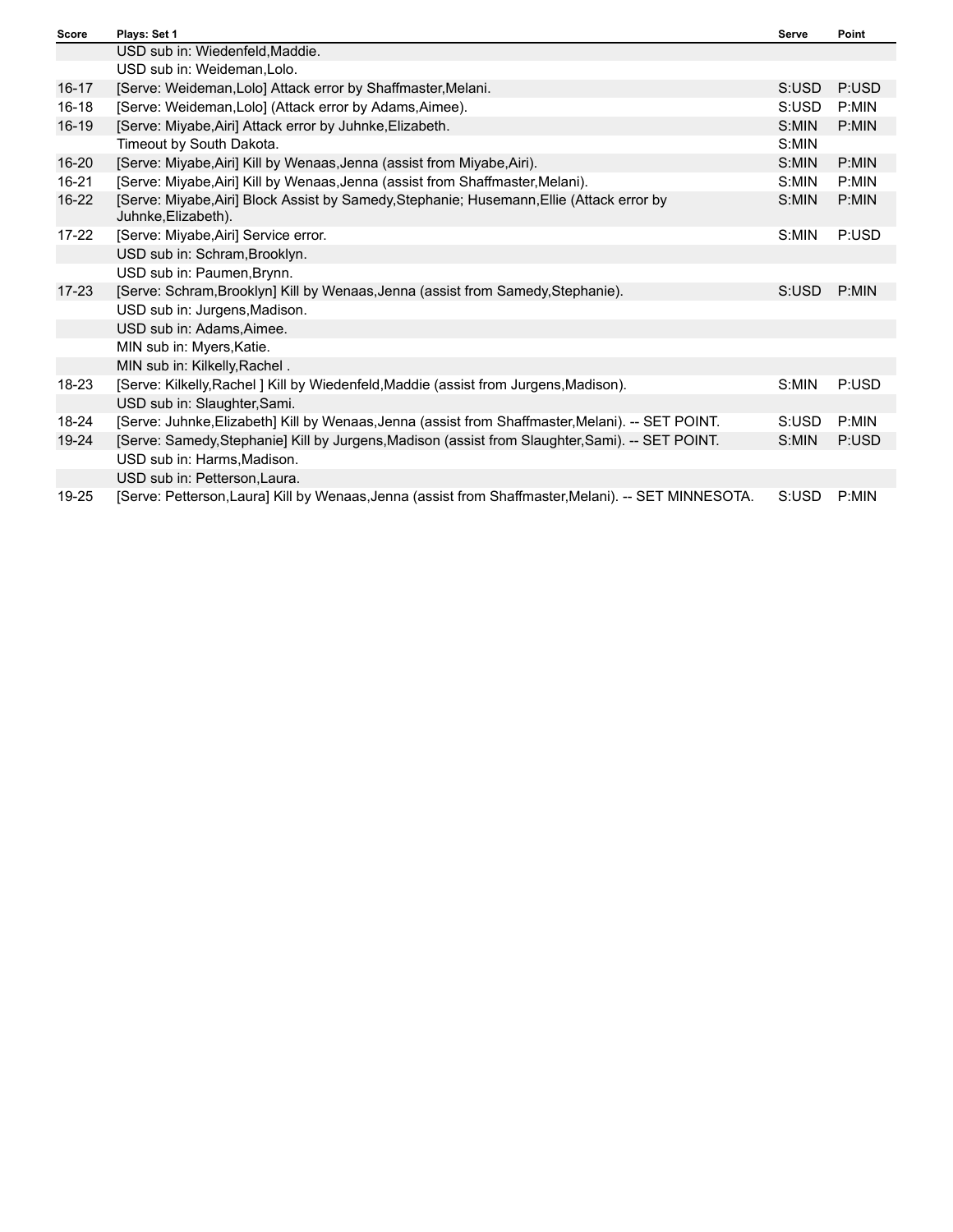# **South Dakota vs. Minnesota Play-by-Play Summary (2nd set)**



# **South Dakota vs Minnesota (12/3/2021 at Minneapolis)**

| Score     | Plays: Set 2                                                                                                                                     | Serve | Point |
|-----------|--------------------------------------------------------------------------------------------------------------------------------------------------|-------|-------|
|           | Minnesota starters: Wenaas, Jenna; Shaffmaster, Melani; Kilkelly, Rachel; Miyabe, Airi; Samedy, Stephanie;<br>Husemann, Ellie; Myers, Katie      |       |       |
|           | South Dakota starters: Adams, Aimee; Slaughter, Sami; Jurgens, Madison; Juhnke, Elizabeth;<br>Harms, Madison; Weideman, Lolo; Wiedenfeld, Maddie |       |       |
|           | USD sub in: Weideman, Lolo.                                                                                                                      |       |       |
|           | MIN sub in: Kilkelly, Rachel.                                                                                                                    |       |       |
| $1 - 0$   | [Serve: Wenaas, Jenna] Service error.                                                                                                            | S:MIN | P:USD |
| $1 - 1$   | [Serve: Jurgens, Madison] Service error.                                                                                                         | S:USD | P:MIN |
|           | MIN sub in: Husemann, Ellie.                                                                                                                     |       |       |
| $1 - 2$   | [Serve: Myers, Katie] Attack error by Slaughter, Sami.                                                                                           | S:MIN | P:MIN |
| $2 - 2$   | [Serve: Myers, Katie] Service error.                                                                                                             | S:MIN | P:USD |
|           | USD sub in: Bollweg, Brooklyn.                                                                                                                   |       |       |
|           | MIN sub in: Kilkelly, Rachel.                                                                                                                    |       |       |
| $2 - 3$   | [Serve: Bollweg, Brooklyn] Kill by Shaffmaster, Melani (assist from Miyabe, Airi).                                                               | S:USD | P:MIN |
| $3 - 3$   | [Serve: Shaffmaster, Melani] Kill by Juhnke, Elizabeth (assist from Jurgens, Madison).                                                           | S:MIN | P:USD |
|           | USD sub in: Wiedenfeld, Maddie.                                                                                                                  |       |       |
|           | USD sub in: Weideman, Lolo.                                                                                                                      |       |       |
| $3 - 4$   | [Serve: Weideman, Lolo] Block Assist by Samedy, Stephanie; Husemann, Ellie (Attack error by                                                      | S:USD | P:MIN |
|           | Wiedenfeld, Maddie).                                                                                                                             |       |       |
| $3-5$     | [Serve: Miyabe, Airi] Kill by Samedy, Stephanie.                                                                                                 | S:MIN | P:MIN |
| $3 - 7$   | [Serve: Miyabe, Airi] Attack error by Juhnke, Elizabeth.                                                                                         | S:MIN | P:MIN |
| $3 - 8$   | [Serve: Miyabe, Airi] Attack error by Jurgens, Madison.                                                                                          | S:MIN | P:MIN |
| $4 - 8$   | [Serve: Miyabe, Airi] Kill by Juhnke, Elizabeth (assist from Weideman, Lolo).                                                                    | S:MIN | P:USD |
|           | USD sub in: Schram, Brooklyn.                                                                                                                    |       |       |
| $5-8$     | [Serve: Schram, Brooklyn] Kill by Wiedenfeld, Maddie (assist from Jurgens, Madison).                                                             | S:USD | P:USD |
| $6 - 8$   | [Serve: Schram, Brooklyn] Attack error by Wenaas, Jenna.                                                                                         | S:USD | P:USD |
| $6-9$     | [Serve: Schram, Brooklyn] Kill by Samedy, Stephanie (assist from Shaffmaster, Melani).                                                           | S:USD | P:MIN |
|           | USD sub in: Adams, Aimee.                                                                                                                        |       |       |
|           | MIN sub in: Myers, Katie.                                                                                                                        |       |       |
|           | MIN sub in: Kilkelly, Rachel.                                                                                                                    |       |       |
| $6 - 10$  | [Serve: Kilkelly, Rachel ] Ball handling error by Jurgens, Madison.                                                                              | S:MIN | P:MIN |
| $7 - 10$  | [Serve: Kilkelly, Rachel ] Kill by Wiedenfeld, Maddie (assist from Jurgens, Madison) - Block error by<br>Wenaas, Jenna.                          | S:MIN | P:USD |
|           | USD sub in: Slaughter, Sami.                                                                                                                     |       |       |
| $7 - 11$  | [Serve: Juhnke, Elizabeth] Kill by Wenaas, Jenna (assist from Shaffmaster, Melani).                                                              | S:USD | P:MIN |
| $7 - 12$  | [Serve: Samedy, Stephanie] Block Assist by Shaffmaster, Melani; Myers, Katie (Attack error by<br>Slaughter, Sami).                               | S:MIN | P:MIN |
| $8 - 12$  | [Serve: Samedy, Stephanie] (assist from Jurgens, Madison) Bad set by Shaffmaster, Melani.                                                        | S:MIN | P:USD |
|           | USD sub in: Harms, Madison.                                                                                                                      |       |       |
| $9 - 12$  | [Serve: Wiedenfeld, Maddie] Kill by Jurgens, Madison (assist from Juhnke, Elizabeth).                                                            | S:USD | P:USD |
| $10 - 12$ | [Serve: Wiedenfeld, Maddie] Block Assist by Jurgens, Madison; Harms, Madison (Attack error by<br>Wenaas, Jenna).                                 | S:USD | P:USD |
| $11 - 12$ | [Serve: Wiedenfeld, Maddie] Attack error by Samedy, Stephanie.                                                                                   | S:USD | P:USD |
| $11 - 13$ | [Serve: Wiedenfeld, Maddie] Kill by Samedy, Stephanie (assist from Shaffmaster, Melani).                                                         | S:USD | P:MIN |
|           | USD sub in: Weideman, Lolo.                                                                                                                      |       |       |
| $12 - 13$ | [Serve: Wenaas, Jenna] Kill by Harms, Madison (assist from Jurgens, Madison) - Block error by<br>Miyabe, Airi.                                   | S:MIN | P:USD |
| $12 - 14$ | [Serve: Jurgens, Madison] Kill by Samedy, Stephanie (assist from Shaffmaster, Melani).                                                           | S:USD | P:MIN |
|           | MIN sub in: Husemann, Ellie.                                                                                                                     |       |       |
| $12 - 15$ | [Serve: Myers, Katie] Kill by Husemann, Ellie (assist from Shaffmaster, Melani).                                                                 | S:MIN | P:MIN |
|           | Media Timeout.                                                                                                                                   | S:MIN |       |
| $12 - 16$ | [Serve: Myers, Katie] Attack error by Adams, Aimee.                                                                                              | S:MIN | P:MIN |
| $13 - 16$ | [Serve: Myers, Katie] Kill by Slaughter, Sami (assist from Weideman, Lolo).                                                                      | S:MIN | P:USD |
|           | USD sub in: Bollweg, Brooklyn.                                                                                                                   |       |       |
|           | MIN sub in: Kilkelly, Rachel.                                                                                                                    |       |       |
| $14 - 16$ | [Serve: Bollweg, Brooklyn] Attack error by Samedy, Stephanie.                                                                                    | S:USD | P:USD |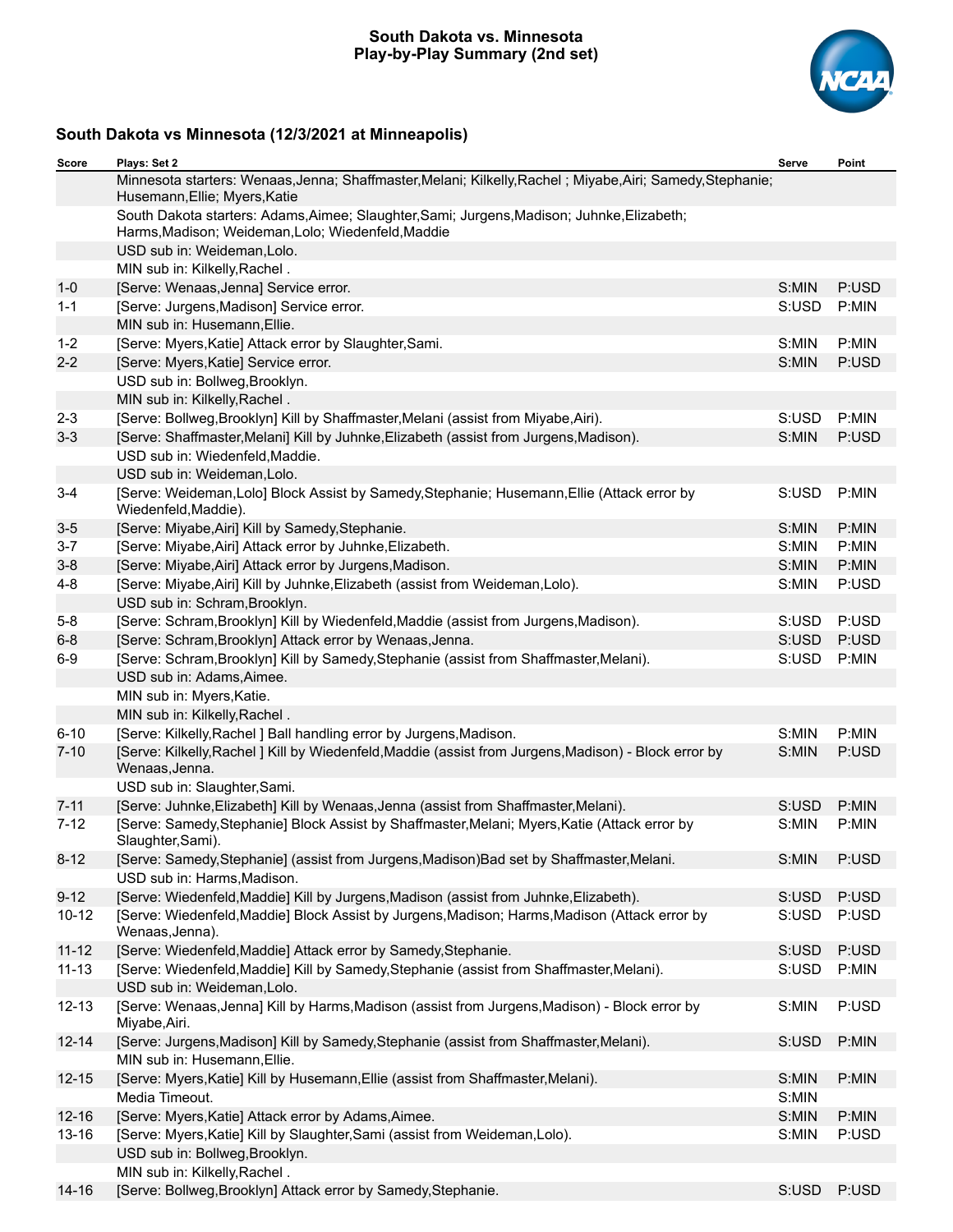| <b>Score</b> | Plays: Set 2                                                                                                     | Serve | Point |
|--------------|------------------------------------------------------------------------------------------------------------------|-------|-------|
| $14 - 17$    | [Serve: Bollweg, Brooklyn] Kill by Miyabe, Airi (assist from Shaffmaster, Melani).                               | S:USD | P:MIN |
| $15 - 17$    | [Serve: Shaffmaster, Melani] Kill by Juhnke, Elizabeth (assist from Weideman, Lolo).                             | S:MIN | P:USD |
|              | USD sub in: Wiedenfeld, Maddie.                                                                                  |       |       |
|              | USD sub in: Weideman, Lolo.                                                                                      |       |       |
| $16 - 17$    | [Serve: Weideman, Lolo] Kill by Wiedenfeld, Maddie.                                                              | S:USD | P:USD |
| $17 - 17$    | [Serve: Weideman, Lolo] Attack error by Miyabe, Airi.                                                            | S:USD | P:USD |
|              | Timeout by Minnesota.                                                                                            | S:USD |       |
| $17 - 18$    | [Serve: Weideman, Lolo] Kill by Miyabe, Airi (assist from Shaffmaster, Melani).                                  | S:USD | P:MIN |
| 17-19        | [Serve: Miyabe, Airi] Block Assist by Samedy, Stephanie; Husemann, Ellie (Attack error by<br>Juhnke, Elizabeth). | S:MIN | P:MIN |
| 18-19        | [Serve: Miyabe, Airi] Service error.                                                                             | S:MIN | P:USD |
|              | USD sub in: Schram, Brooklyn.                                                                                    |       |       |
| 18-20        | [Serve: Schram, Brooklyn] Kill by Wenaas, Jenna (assist from Shaffmaster, Melani).                               | S:USD | P:MIN |
|              | USD sub in: Adams, Aimee.                                                                                        |       |       |
|              | MIN sub in: Myers, Katie.                                                                                        |       |       |
|              | MIN sub in: Kilkelly, Rachel.                                                                                    |       |       |
| 19-20        | [Serve: Kilkelly, Rachel ] Kill by Wiedenfeld, Maddie (assist from Jurgens, Madison).                            | S:MIN | P:USD |
|              | USD sub in: Slaughter, Sami.                                                                                     |       |       |
| 19-21        | [Serve: Juhnke, Elizabeth] Attack error by Shaffmaster, Melani.                                                  | S:USD | P:MIN |
|              | Timeout by South Dakota.                                                                                         | S:USD |       |
| 19-22        | [Serve: Samedy, Stephanie] Kill by Miyabe, Airi (assist from Samedy, Stephanie).                                 | S:MIN | P:MIN |
| 19-23        | [Serve: Samedy, Stephanie] Attack error by Wiedenfeld, Maddie.                                                   | S:MIN | P:MIN |
|              | Timeout by South Dakota.                                                                                         | S:MIN |       |
| $20 - 23$    | [Serve: Samedy, Stephanie] Kill by Jurgens, Madison (assist from Adams, Aimee) - Block error by<br>Myers, Katie. | S:MIN | P:USD |
|              | USD sub in: Petterson, Laura.                                                                                    |       |       |
|              | USD sub in: Schram, Brooklyn.                                                                                    |       |       |
|              | USD sub in: Paumen, Brynn.                                                                                       |       |       |
| $20 - 24$    | [Serve: Petterson, Laura] Kill by Wenaas, Jenna (assist from Shaffmaster, Melani). -- SET POINT.                 | S:USD | P:MIN |
|              | USD sub in: Jurgens, Madison.                                                                                    |       |       |
|              | USD sub in: Adams, Aimee.                                                                                        |       |       |
|              | USD sub in: Harms, Madison.                                                                                      |       |       |
|              | USD sub in: Weideman, Lolo.                                                                                      |       |       |
| $21 - 24$    | [Serve: Wenaas, Jenna] Block Solo by Slaughter, Sami (Attack error by Myers, Katie). -- SET POINT.               | S:MIN | P:USD |
| $22 - 24$    | [Serve: Jurgens, Madison] Attack error by Miyabe, Airi. -- SET POINT.                                            | S:USD | P:USD |
| $22 - 25$    | [Serve: Jurgens, Madison] Kill by Shaffmaster, Melani (assist from Miyabe, Airi). -- SET MINNESOTA.              | S:USD | P:MIN |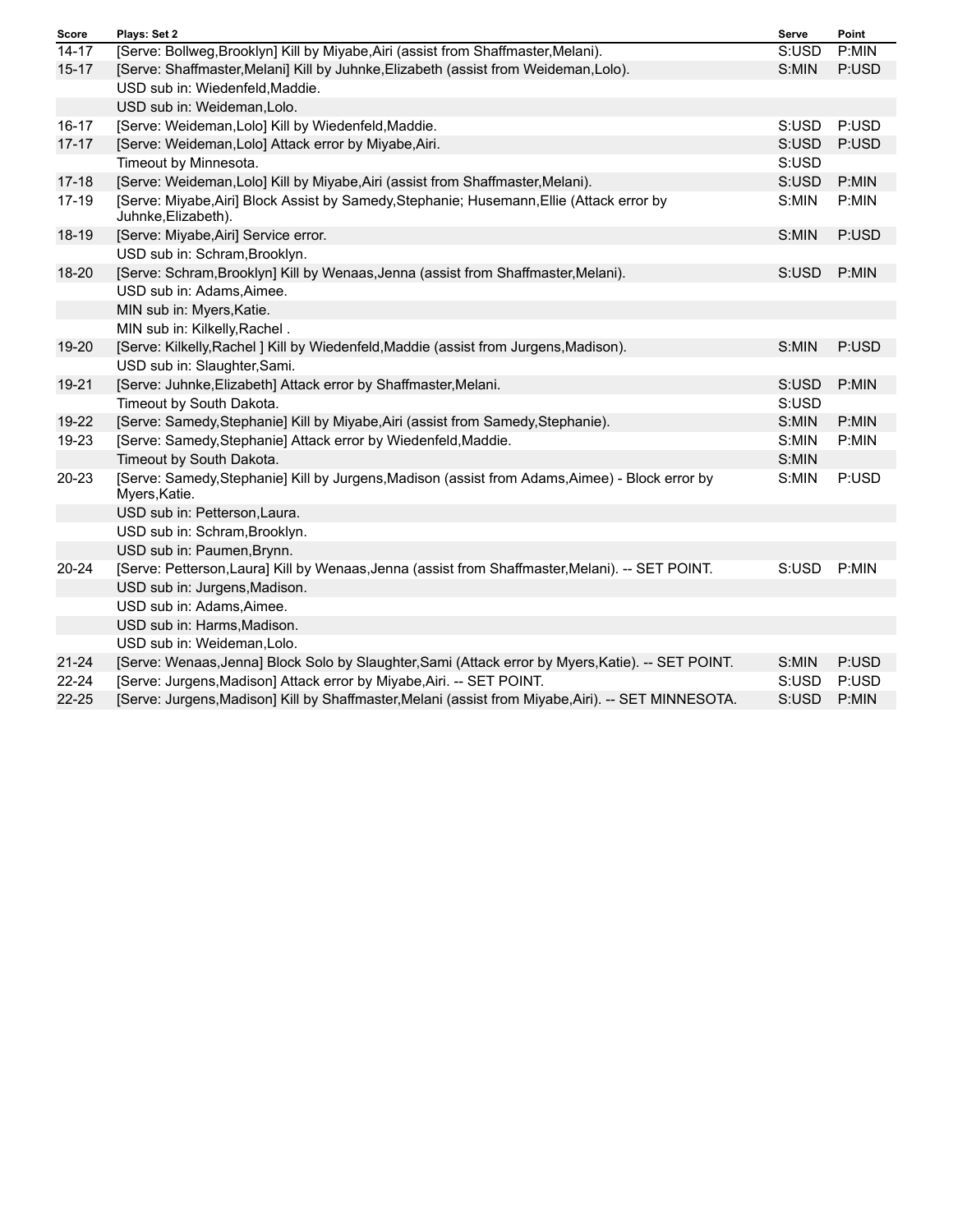# **South Dakota vs. Minnesota Play-by-Play Summary (3rd set)**



# **South Dakota vs Minnesota (12/3/2021 at Minneapolis)**

| Score     | Plays: Set 3                                                                                                                                     | Serve | Point |
|-----------|--------------------------------------------------------------------------------------------------------------------------------------------------|-------|-------|
|           | Minnesota starters: Wenaas, Jenna; Shaffmaster, Melani; Kilkelly, Rachel; Miyabe, Airi; Samedy, Stephanie;<br>Husemann, Ellie; Myers, Katie      |       |       |
|           | South Dakota starters: Adams, Aimee; Slaughter, Sami; Jurgens, Madison; Juhnke, Elizabeth;<br>Harms, Madison; Weideman, Lolo; Wiedenfeld, Maddie |       |       |
|           | USD sub in: Weideman, Lolo.                                                                                                                      |       |       |
|           | MIN sub in: Kilkelly, Rachel.                                                                                                                    |       |       |
| $0 - 1$   | [Serve: Jurgens, Madison] Kill by Myers, Katie (assist from Shaffmaster, Melani).<br>MIN sub in: Husemann, Ellie.                                | S:USD | P:MIN |
| $1 - 1$   | [Serve: Myers, Katie] Service error.                                                                                                             | S:MIN | P:USD |
|           | USD sub in: Bollweg, Brooklyn.                                                                                                                   |       |       |
|           | MIN sub in: Kilkelly, Rachel.                                                                                                                    |       |       |
| $1 - 2$   | [Serve: Bollweg, Brooklyn] Attack error by Juhnke, Elizabeth.                                                                                    | S:USD | P:MIN |
| $2 - 2$   | [Serve: Shaffmaster, Melani] Kill by Adams, Aimee (assist from Jurgens, Madison).                                                                | S:MIN | P:USD |
|           | USD sub in: Wiedenfeld, Maddie.                                                                                                                  |       |       |
|           | USD sub in: Weideman, Lolo.                                                                                                                      |       |       |
| $3 - 2$   | [Serve: Weideman, Lolo] Kill by Wiedenfeld, Maddie - Block error by Shaffmaster, Melani.                                                         | S:USD | P:USD |
| $3 - 3$   | [Serve: Weideman, Lolo] Kill by Miyabe, Airi (assist from Shaffmaster, Melani).                                                                  | S:USD | P:MIN |
| $3-4$     | [Serve: Miyabe, Airi] Block Assist by Samedy, Stephanie; Husemann, Ellie (Attack error by<br>Juhnke, Elizabeth).                                 | S:MIN | P:MIN |
| $4 - 4$   | [Serve: Miyabe, Airi] Kill by Juhnke, Elizabeth (assist from Jurgens, Madison).                                                                  | S:MIN | P:USD |
|           | USD sub in: Schram, Brooklyn.                                                                                                                    |       |       |
|           | MIN sub in: Glenn, Natalie.                                                                                                                      |       |       |
| $4 - 5$   | [Serve: Schram, Brooklyn] Attack error by Juhnke, Elizabeth.                                                                                     | S:USD | P:MIN |
|           | USD sub in: Adams, Aimee.                                                                                                                        |       |       |
|           | MIN sub in: Myers, Katie.                                                                                                                        |       |       |
|           | MIN sub in: Kilkelly, Rachel.                                                                                                                    |       |       |
| $4-6$     | [Serve: Kilkelly, Rachel ] Kill by Wenaas, Jenna (assist from Shaffmaster, Melani).                                                              | S:MIN | P:MIN |
| $4 - 7$   | [Serve: Kilkelly, Rachel ] Attack error by Juhnke, Elizabeth.                                                                                    | S:MIN | P:MIN |
| $5 - 7$   | [Serve: Kilkelly, Rachel ] Kill by Wiedenfeld, Maddie (assist from Jurgens, Madison).                                                            | S:MIN | P:USD |
|           | USD sub in: Slaughter, Sami.                                                                                                                     |       |       |
| $5-8$     | [Serve: Juhnke, Elizabeth] Kill by Samedy, Stephanie (assist from Shaffmaster, Melani).                                                          | S:USD | P:MIN |
| $5-9$     | [Serve: Samedy, Stephanie] Kill by Samedy, Stephanie (assist from Shaffmaster, Melani).                                                          | S:MIN | P:MIN |
| $5 - 10$  | [Serve: Samedy, Stephanie] Service ace by Samedy, Stephanie (Reception Error: Juhnke, Elizabeth).                                                | S:MIN | P:MIN |
|           | Timeout by South Dakota.                                                                                                                         | S:MIN |       |
| $6 - 10$  | [Serve: Samedy, Stephanie] Kill by Wiedenfeld, Maddie (assist from Jurgens, Madison).<br>USD sub in: Harms, Madison.                             | S:MIN | P:USD |
| $7 - 10$  | [Serve: Wiedenfeld, Maddie] Service ace by Wiedenfeld, Maddie (Reception Error: Kilkelly, Rachel).                                               | S:USD | P:USD |
| $8 - 10$  | [Serve: Wiedenfeld, Maddie] Kill by Jurgens, Madison (assist from Juhnke, Elizabeth).                                                            | S:USD | P:USD |
| $8 - 11$  | [Serve: Wiedenfeld, Maddie] Kill by Samedy, Stephanie (assist from Shaffmaster, Melani).                                                         | S:USD | P:MIN |
|           | USD sub in: Weideman, Lolo.                                                                                                                      |       |       |
|           | MIN sub in: Miyabe, Airi.                                                                                                                        |       |       |
| $8 - 12$  | [Serve: Wenaas, Jenna] Service ace by Wenaas, Jenna (Reception Error: Adams, Aimee).                                                             | S:MIN | P:MIN |
| $8 - 13$  | [Serve: Wenaas, Jenna] Service ace by Wenaas, Jenna (Reception Error: Slaughter, Sami).                                                          | S:MIN | P:MIN |
| $8 - 14$  | [Serve: Wenaas, Jenna] Kill by Miyabe, Airi (assist from Shaffmaster, Melani).                                                                   | S:MIN | P:MIN |
| $9 - 14$  | [Serve: Wenaas, Jenna] Kill by Juhnke, Elizabeth (assist from Jurgens, Madison).                                                                 | S:MIN | P:USD |
|           | USD sub in: Paumen, Brynn.                                                                                                                       |       |       |
| $9 - 15$  | [Serve: Jurgens, Madison] Kill by Samedy, Stephanie (assist from Shaffmaster, Melani).                                                           | S:USD | P:MIN |
|           | MIN sub in: Husemann, Ellie.                                                                                                                     |       |       |
| $10 - 15$ | [Serve: Myers, Katie] Kill by Slaughter, Sami (assist from Jurgens, Madison).                                                                    | S:MIN | P:USD |
|           | USD sub in: Bollweg, Brooklyn.                                                                                                                   |       |       |
|           | MIN sub in: Kilkelly, Rachel.                                                                                                                    |       |       |
| $11 - 15$ | [Serve: Bollweg, Brooklyn] Block Assist by Harms, Madison; Paumen, Brynn (Attack error by Miyabe, Airi).                                         | S:USD | P:USD |
| $11 - 16$ | [Serve: Bollweg, Brooklyn] Kill by Samedy, Stephanie (assist from Shaffmaster, Melani).                                                          | S:USD | P:MIN |
| $11 - 17$ | [Serve: Shaffmaster, Melani] Service ace by Shaffmaster, Melani (Reception Error: Juhnke, Elizabeth).                                            | S:MIN | P:MIN |
|           | Timeout by South Dakota.                                                                                                                         | S:MIN |       |